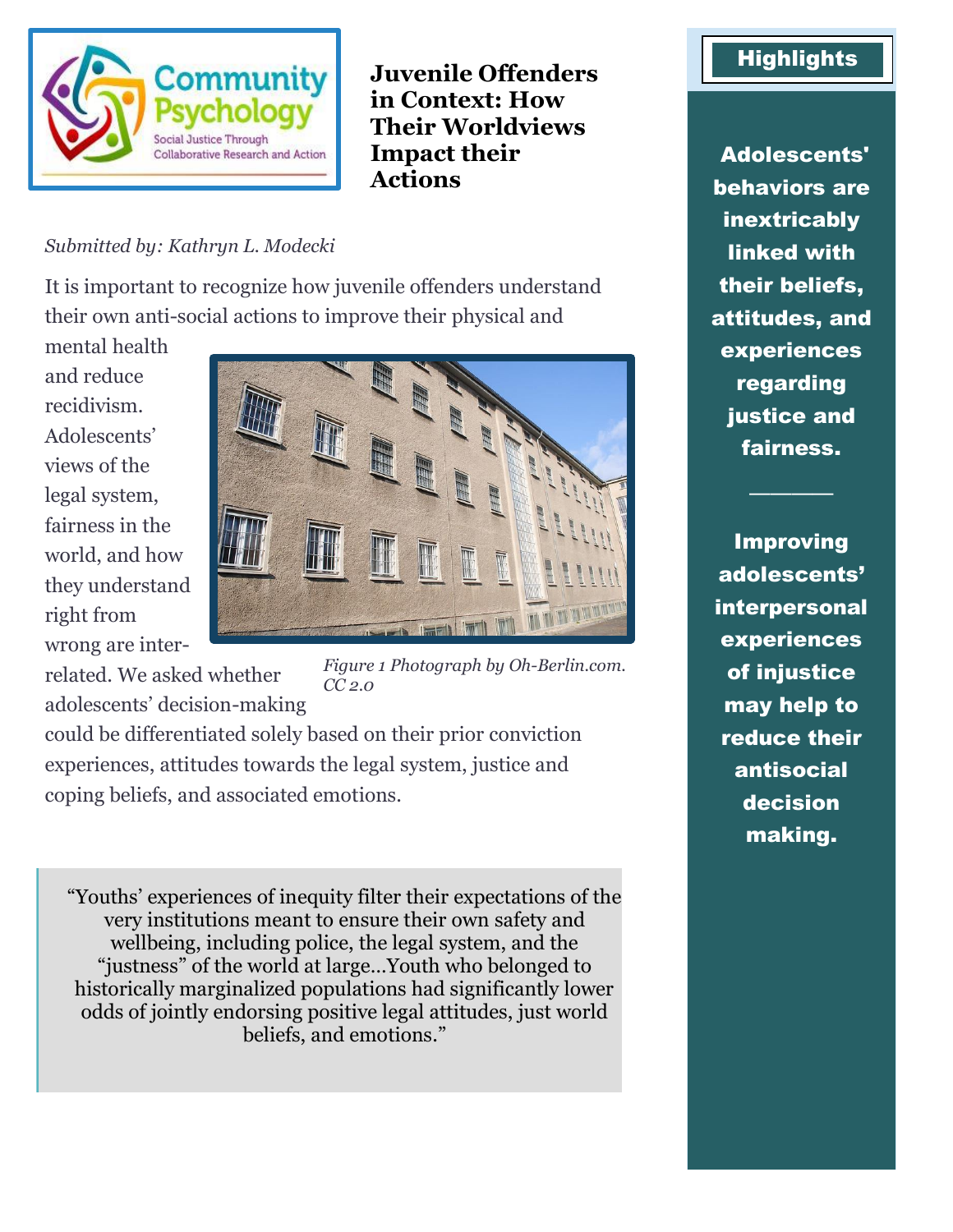## *Methods*

We surveyed 136 male adolescents convicted of a crime who were serving sentences at two secure juvenile facilities in the Northeast US. The written survey was administered by the research team in small groups in facility common areas (e.g. classrooms) with several research assistants available to answer questions and read surveys aloud as needed. We emphasized that participation in our research or the answers that they might give would not impact their legal status.

### *Results*

- $\triangleright$  Youth differ in their experiences with the legal system.
- ➢ Youth who identified as ethnic/racial minorities were less likely to jointly hold positive views of the legal system, to believe that the legal system was fair, and to have feelings that motivated them towards more moral behavior.

# HOW DID A COMMUNITY PSYCHOLOGY PERSPECTIVE INFORM YOUR WORK?

Community Psychology seeks to provide a framework for describing and altering social settings to benefit youth. Adolescents actively engage with institutions and authority figures and build their own unique history of experiences.

A Community Psychology approach to understanding adolescent antisocial and illegal behavior places less emphasis on misbehavior. Instead, Community Psychologists recognize "acting out" as normal, given adolescents' accumulated attitudes, beliefs, and encounters.

- ➢ Youths' attitudes, beliefs and emotions regarding the legal and justice system were tied to their delinquent behavior.
- ➢ Programs should seek to better understand youths' legal experiences and how these may inform their beliefs about fairness and justice.
- ➢ Intervention efforts would benefit from considering whether youth might benefit from articulating their experiences and associated feelings of injustice within a "safe space".